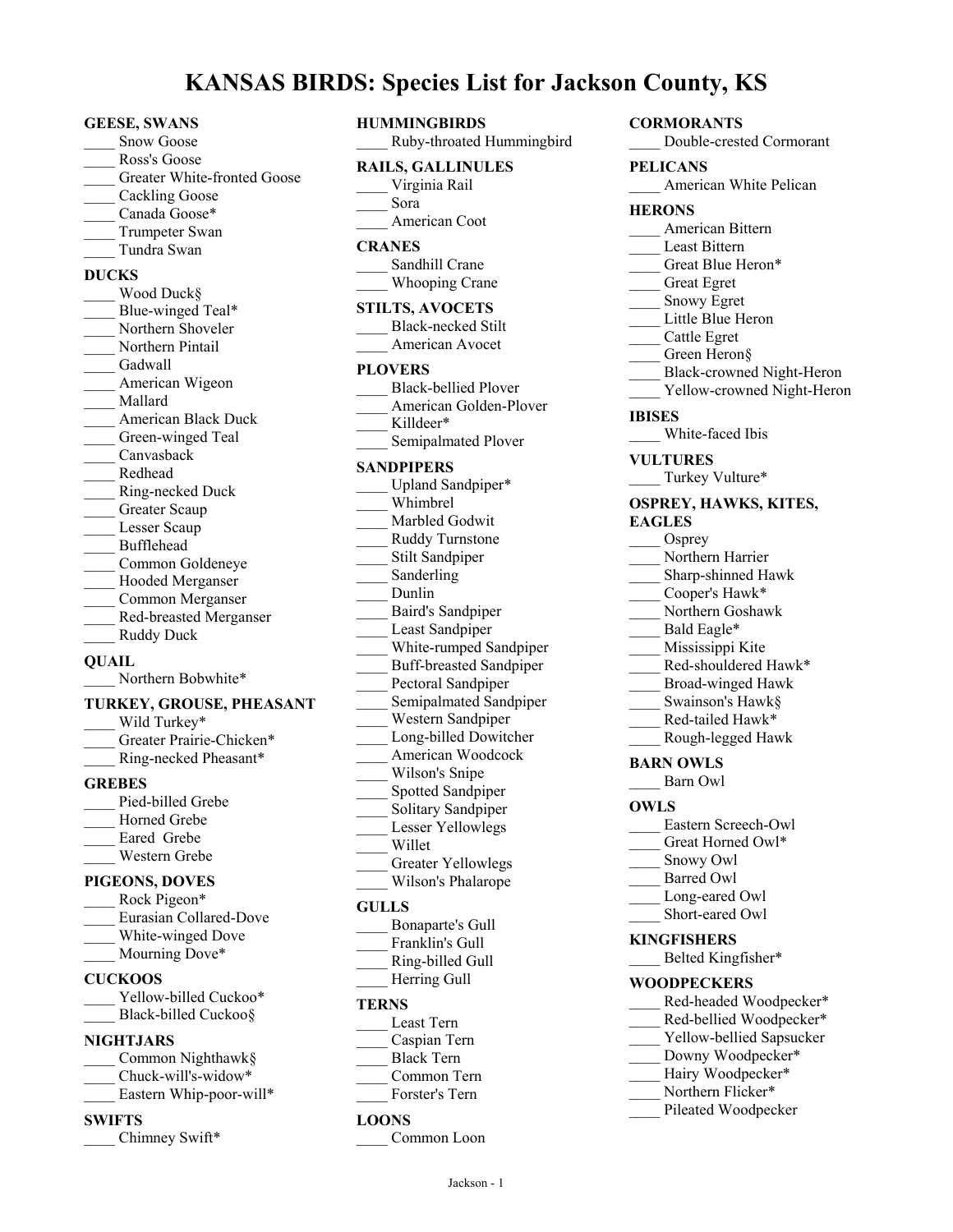#### **FALCONS**

- American Kestrel\*
- \_\_\_\_ Merlin
- Peregrine Falcon
- Prairie Falcon

#### **FLYCATCHERS**

- Great Crested Flycatcher\* Western Kingbird\* Eastern Kingbird§ Scissor-tailed Flycatcher\*
- Olive-sided Flycatcher
- Eastern Wood-Pewee\*
- Yellow-bellied Flycatcher
- \_\_\_\_ Acadian Flycatcher
- \_\_\_\_ Alder Flycatcher
- Willow Flycatcher
- Least Flycatcher
- Eastern Phoebe\*

#### **VIREOS**

- White-eyed Vireo Bell's Vireo§
- Yellow-throated Vireo\*
- \_\_\_\_ Blue-headed Vireo
- Philadelphia Vireo
- Warbling Vireo§
- Red-eyed Vireo\*

#### **SHRIKES**

Loggerhead Shrike\* Northern Shrike

#### **JAYS, MAGPIES, CROWS**

- Blue Jay\*
- American Crow\* Fish Crow

#### **CHICKADEES, TITMICE**

Black-capped Chickadee\* \_\_\_\_ Tufted Titmouse\*

#### **LARKS**

Horned Lark§

#### **SWALLOWS**

Bank Swallow Tree Swallow\* N. Rough-winged Swallow\* Purple Martin\* Barn Swallow\* Cliff Swallow\*

#### **KINGLETS**

| Ruby-crowned Kinglet   |
|------------------------|
| Golden-crowned Kinglet |

#### **WAXWINGS**

Cedar Waxwing\*

# **NUTHATCHES**

\_\_\_\_ Red-breasted Nuthatch White-breasted Nuthatch\*

#### **CREEPERS**

\_\_\_\_ Brown Creeper

# **GNATCATCHERS**

- Blue-gray Gnatcatcher§ **WRENS** \_\_\_\_ Rock Wren House Wren\* Winter Wren Sedge Wren§ \_\_\_\_ Marsh Wren \_\_\_\_ Carolina Wren§ \_\_\_\_ Bewick's Wren **THRASHERS** Gray Catbird\* Brown Thrasher\*
- \_\_\_\_ Northern Mockingbird\*
- **STARLINGS** European Starling\*
- 
- **THRUSHES** Eastern Bluebird\* Mountain Bluebird
- \_\_\_\_ Townsend's Solitaire
- \_\_\_\_ Veery
- Gray-cheeked Thrush
- \_\_\_\_ Swainson's Thrush
- \_\_\_\_ Hermit Thrush
- Wood Thrush\*
- American Robin\*

#### **OLD WORLD SPARROWS**

House Sparrow§

#### **PIPITS**

\_\_\_\_ American Pipit

#### **FINCHES**

- \_\_\_\_ Evening Grosbeak
- House Finch\*
- Purple Finch \_\_\_\_ Common Redpoll
- \_\_\_\_ Red Crossbill
- \_\_\_\_ White-winged Crossbill
- Pine Siskin
- \_\_\_\_ American Goldfinch§

#### **LONGSPURS**

- \_\_\_\_ Lapland Longspur \_\_\_\_ Smith's Longspur
- Snow Bunting

#### **SPARROWS**

- Grasshopper Sparrow\* Lark Sparrow\* \_\_\_\_ Chipping Sparrow\* Clay-colored Sparrow Field Sparrow§ Fox Sparrow American Tree Sparrow Dark-eyed Junco
- White-crowned Sparrow
- Harris's Sparrow
- \_\_\_\_ White-throated Sparrow

Jackson - 2

Vesper Sparrow

### LeConte's Sparrow Nelson's Sparrow Henslow's Sparrow§ \_\_\_\_ Savannah Sparrow Song Sparrow Lincoln's Sparrow Swamp Sparrow Spotted Towhee Eastern Towhee\* **CHATS** Yellow-breasted Chat **BLACKBIRDS, ORIOLES** Yellow-headed Blackbird Bobolink\* Eastern Meadowlark\* Western Meadowlark\*

- Orchard Oriole<sub>§</sub>
- Baltimore Oriole\*
- Red-winged Blackbird\*
- Brown-headed Cowbird\*
- \_\_\_\_ Rusty Blackbird
- Brewer's Blackbird
- Common Grackle\*
- Great-tailed Grackle\*

## **WARBLERS**

- \_\_\_\_ Ovenbird
- \_\_\_\_ Louisiana Waterthrush
- Northern Waterthrush
- Golden-winged Warbler
- Blue-winged Warbler
- Black-and-white Warbler\* Prothonotary Warbler
- \_\_\_\_ Tennessee Warbler
- Orange-crowned Warbler
- Nashville Warbler
- Mourning Warbler
- Kentucky Warbler\*
- Common Yellowthroat\*

Bay-breasted Warbler \_\_\_\_ Blackburnian Warbler Yellow Warbler \_\_\_\_ Chestnut-sided Warbler \_\_\_\_ Blackpoll Warbler

\_\_\_\_ Black-throated Blue Warbler

Yellow-rumped Warbler \_\_\_\_ Black-throated Green Warbler

- \_\_\_\_ American Redstart
- \_\_\_\_ Cape May Warbler
- Northern Parula§ Magnolia Warbler

Palm Warbler Pine Warbler

\_\_\_\_ Wilson's Warbler **GROSBEAKS, BUNTINGS** \_\_\_\_ Summer Tanager Scarlet Tanager Northern Cardinal\* Rose-breasted Grosbeak\*